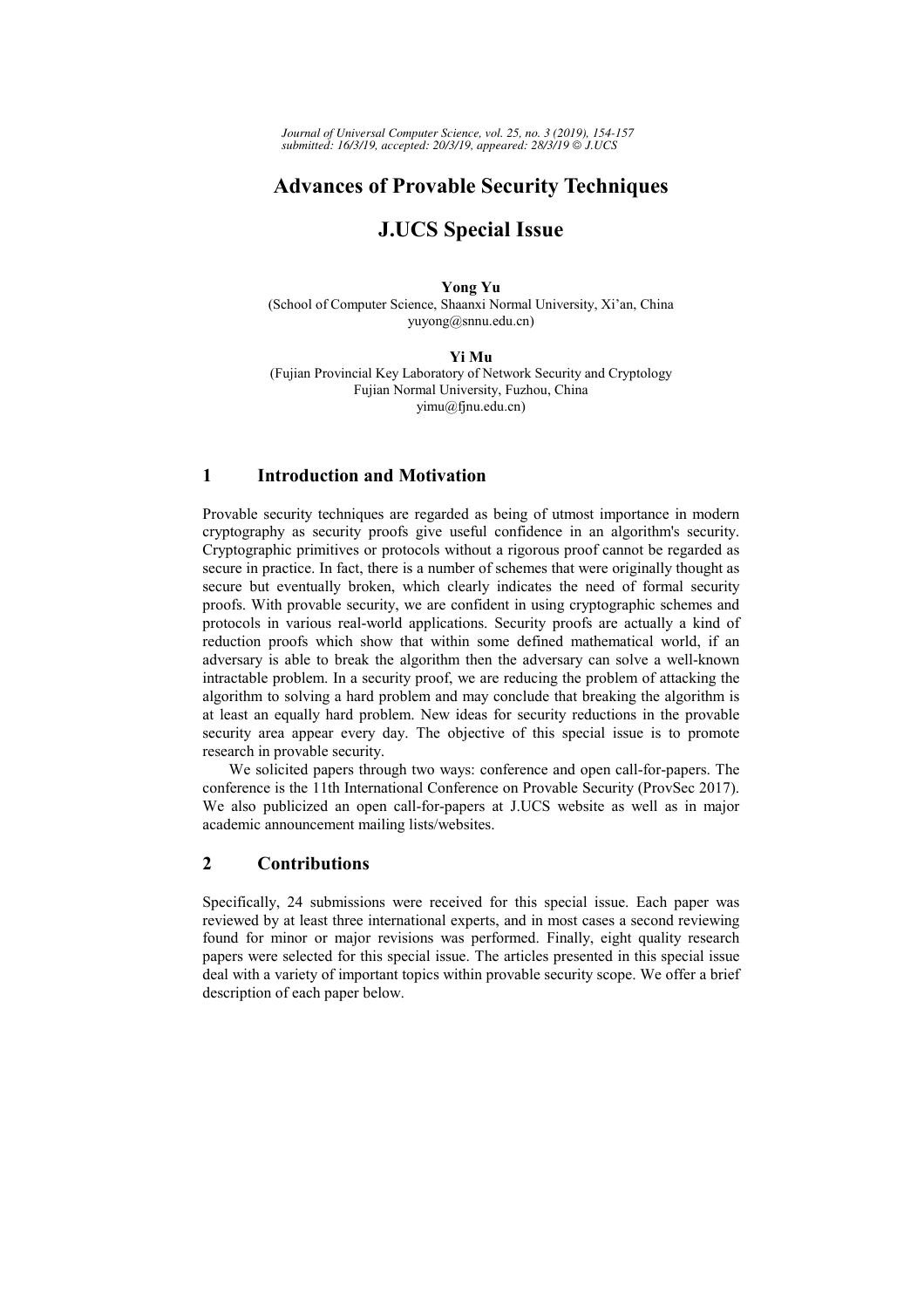#### **2.1 Natural sd-RCCA Secure Public-key Encryptions from Hybrid Paradigms**

In this paper, Yuan Chen, Qingkuan Dong, Yannan Li, Qiqi Lai and Zhedong Wang formalize the related notions of natural public-key encryption, and also other variants of KEM plus DEM hybrid paradigm since MACs are commonly used in them. Then they show natural examples of desired probabilistic MACs under the standard DDH assumption, and find appropriate KEMs to match the message space for those MACs and then obtain natural instances of sd-RCCA secure hybrid PKEs.

#### **2.2 Provably Secure Ciphertext-Policy Attribute-Based Encryption from Identity-Based Encryption**

In this paper, Yi-Fan Tseng, Chun-I Fan and Chih-Wen Lin show a relation between CP-ABE and identity-based encryption (IBE), and present a bi-directional conversion between an access structure and identities. By the proposed conversion, the CP-ABE scheme constructed from an IBE scheme will inherit the features, such as constant-size ciphertexts and anonymity, from the IBE scheme, and vice versa. It turns out that the proposed conversion also gives the first CP-ABE achieving access structures with wildcard and constant-size ciphertexts/private keys. Finally, authors prove the CCA security for confidentiality and anonymity.

### **2.3 Ontology and Weighted D-S Evidence Theory-based Vulnerability Data Fusion Method**

In this paper, Xiaoling Tao, Liyan Liu, Feng Zhao, Yan Huang, Yi Liang and Saide Zhu propose an ontology and weighted D-S evidence theory-based vulnerability data fusion method. In this method, authors utilize ontology to describe the network vulnerability semantically and construct the network vulnerability ontology hierarchically. Then authors use weighted D-S evidence theory to perform the operation of probability distribution and fusion processing. Authors also simulate the proposed method on MapReduce parallel computing platform.

#### **2.4 Towards Multi-user Searchable Encryption Supporting Boolean Query and Fast Decryption**

In this paper, Yunling Wang, Jianfeng Wang, Shi-Feng Sun, Joseph K. Liu, Willy Susilo, Joonsang Baek, Ilsun You and Xiaofeng Chen present a novel SMSE scheme based on server-side match technique, where the cloud can filter the documents that cannot be decrypted by the user and only return the matched ones. In addition, the decryption is also efficient, independent with the access policy structure. Security and efficiency evaluation show that the proposed scheme can achieve the desired security goals, while dramatically reducing the communication and computation overhead.

#### **2.5 CCA-Secure Deterministic Identity-Based Encryption Scheme**

In this paper, Meijuan Huang, Bo Yang, Yi Zhao, Kaitai Liang, Liang Xue and Xiaoyi Yang introduce the notion of identity-based all-but-one trapdoor functions (IB-ABO-TDF), which is an extension of all-but-one lossy trapdoor function in the public-key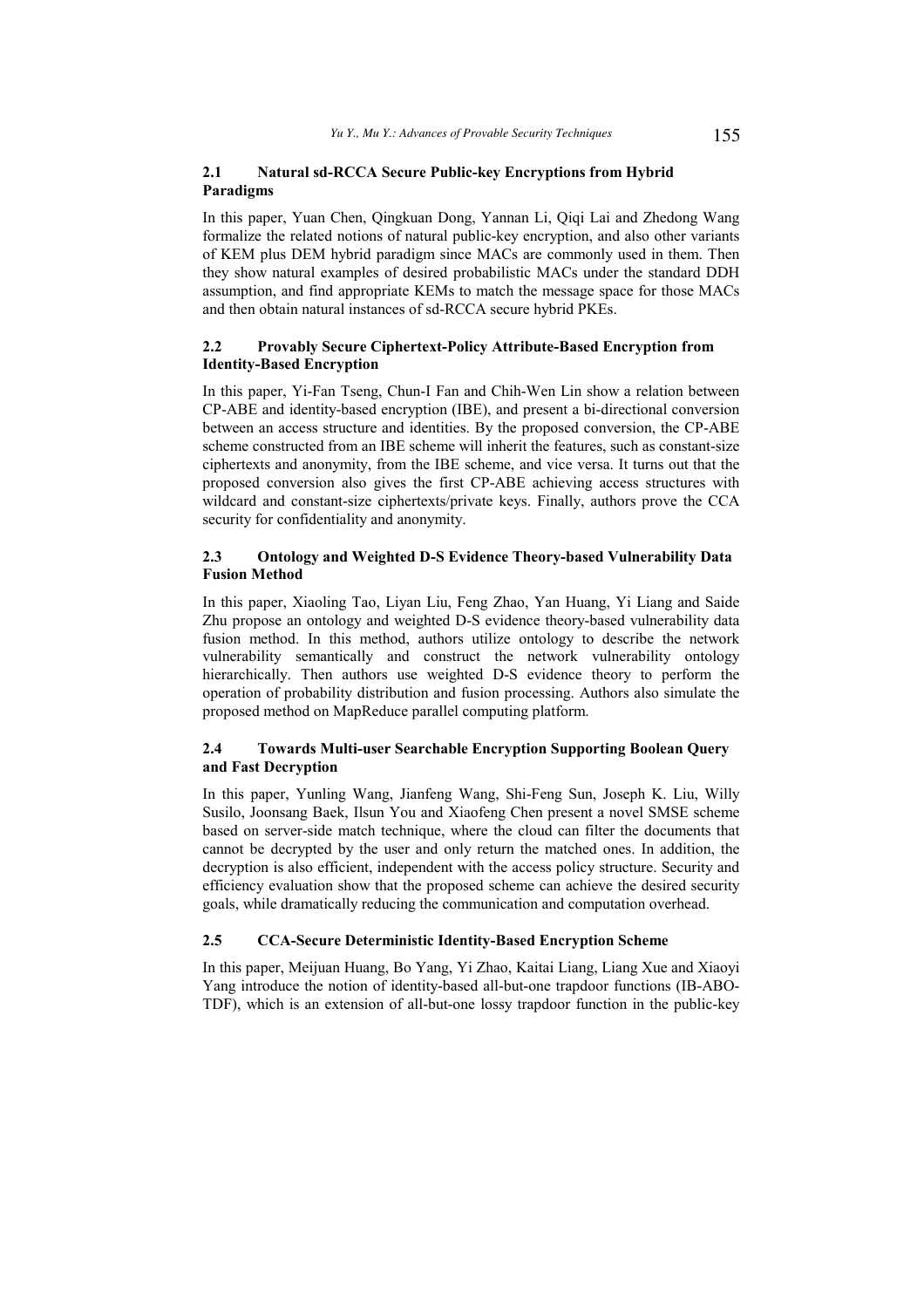setting. Authors give an instantiation of IB-ABO-TDF under decisional linear assumption. Based on an identity-based lossy trapdoor function and the IB-ABO-TDF, authors present a generic construction of CCA-secure DIBE scheme.

#### **2.6 Combination Model of Heterogeneous Data for Security Measurement**

In this paper, considering implication relationship of metrics, Xiuze Dong, Yunchuan Guo, Fenghua Li, Liju Dong and Arshad Khan propose a combination model and combination policy for security measurement. Several examples demonstrate the effectiveness of our model.

#### **2.7 An Identity-Based Signcryption on Lattice without Trapdoor**

In this paper, Xianmin Wang, Yu Zhang, Brij Bhooshan Gupta, Hongfei Zhu and Dingxi Liu propose an identity-based signcryption on lattice, which does not need to rely on a trapdoor. Meanwhile, the proposed scheme achieves IND-CCA2 and sUF-CMA security, and it is also secure against the current quantum algorithm attacks based on LWE problem for lattice. Furthermore, authors demonstrate that the newly proposed scheme has much shorter secret key size, and higher speeds in signcryption and unsigncryption stages, compared with some exiting identity-based signcryption schemes.

#### **2.8 A New Identification Scheme based on Syndrome Decoding Problem with Provable Security against Quantum Adversaries**

In this paper, Bagus Santoso and Chunhua Su propose a novel four-pass code-based identification scheme. By using quantum random oracle model, authors provide a security proof for the proposed scheme against quantum adversaries which aim to impersonate the prover under concurrent active attacks, based on the hardness assumption of syndrome decoding (SD) problem. The security proof only requires a non-programmable quantum random oracle, in contrast to existing security proofs of digital signatures generated from ID scheme via Fiat-Shamir transform which require programmable quantum random oracles.

## **3 Reviewers**

We would like to take this opportunity to thank the reviewers involved in this special issue for their valuable comments and suggestions. Most of them are program members of ProvSec 2017.

Janaka Alawatugoda, University of Peradeniya, Sri Lanka Elena Andreeva, KU Leuven, Belgium Man Ho Au, Hong Kong Polytechnic University, Hong Kong Colin Boyd, Norwegian University of Science and Technology, Norway Aniello Castiglione, University of Salerno, Italy Liqun Chen, University of Surrey, UK Rongmao Chen, National University of Defense Technology, China